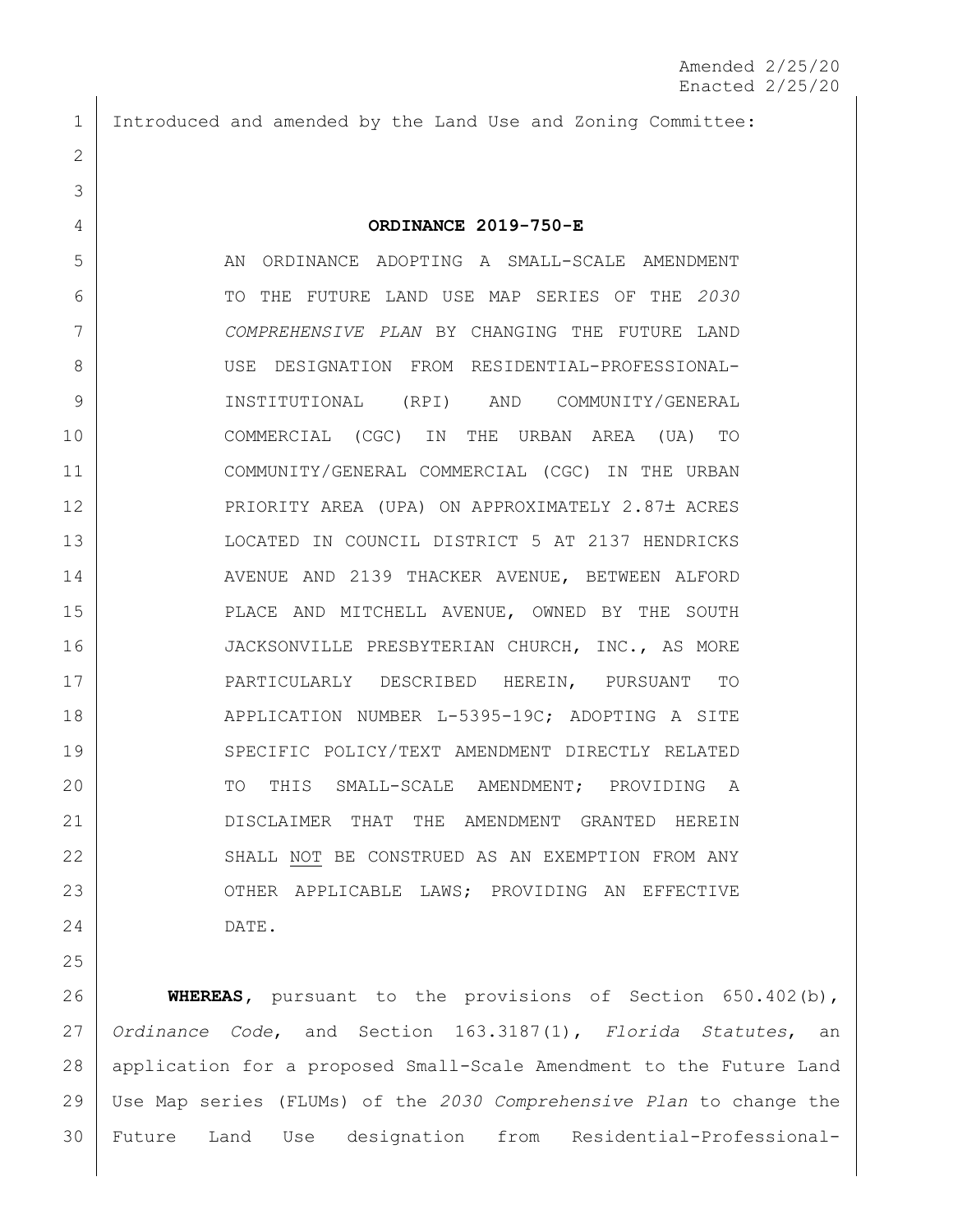Institutional (RPI) and Community/General Commercial (CGC) in the Urban Area (UA) to Community/General Commercial (CGC) in the Urban 3 Priority Area (UPA) on 2.87± acres of certain real property in 4 Council District 5, was filed by Zach Miller, Esq., on behalf of 5 the owner, The South Jacksonville Presbyterian Church, Inc.; and

 **WHEREAS,** the Planning and Development Department reviewed the proposed revision and application and has prepared a written report and rendered an advisory recommendation to the City Council with 9 respect to the proposed amendment; and

 **WHEREAS,** the Planning Commission, acting as the Local Planning 11 | Agency (LPA), held a public hearing on this proposed amendment, 12 with due public notice having been provided, reviewed and considered comments received during the public hearing and made its 14 recommendation to the City Council; and

 **WHEREAS,** the Land Use and Zoning (LUZ) Committee of the City Council held a public hearing on this proposed amendment to the *2030 Comprehensive Plan*, pursuant to Chapter 650, Part 4, *Ordinance Code*, considered all written and oral comments received during the public hearing, and has made its recommendation to the City Council; and

 **WHEREAS,** the City Council held a public hearing on this 22 proposed amendment, with public notice having been provided, pursuant to Section 163.3187, *Florida Statutes* and Chapter 650, Part 4, *Ordinance Code,* and considered all oral and written 25 | comments received during public hearings, including the data and analysis portions of this proposed amendment to the *2030 Comprehensive Plan* and the recommendations of the Planning and Development Department, the Planning Commission and the LUZ 29 Committee; and

 **WHEREAS,** in the exercise of its authority, the City Council has determined it necessary and desirable to adopt this proposed

 $- 2 -$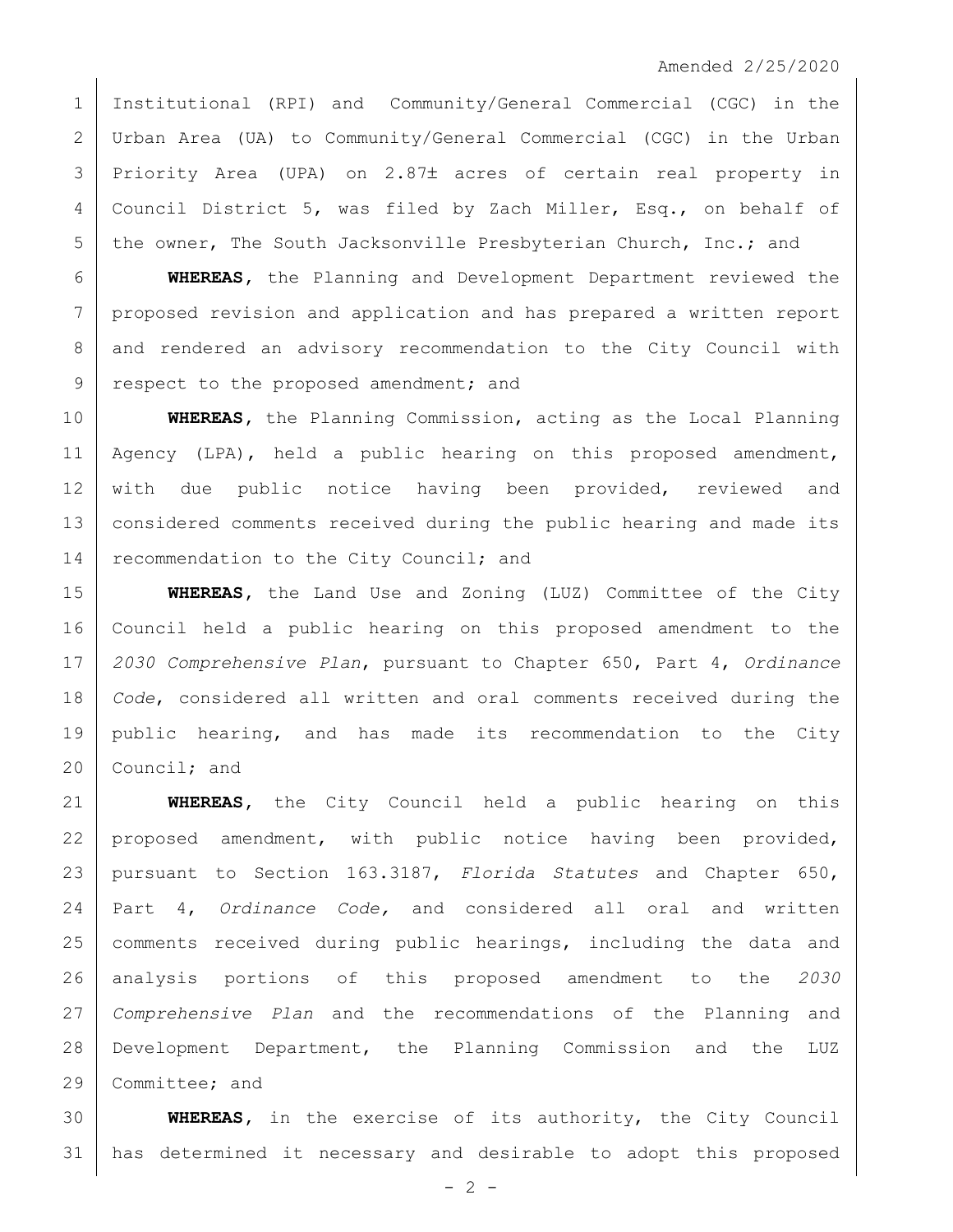amendment to the *2030 Comprehensive Plan* to preserve and enhance 2 present advantages, encourage the most appropriate use of land, 3 | water, and resources consistent with the public interest, overcome 4 | present deficiencies, and deal effectively with future problems which may result from the use and development of land within the City of Jacksonville; now, therefore

**BE IT ORDAINED** by the Council of the City of Jacksonville:

 **Section 1. Purpose and Intent.** This Ordinance is adopted to carry out the purpose and intent of, and exercise the authority 10 set out in, the Community Planning Act, Sections 163.3161 through 163.3248, *Florida Statutes*, and Chapter 166, *Florida Statutes*, as amended.

 **Section 2. Subject Property Location and Description.** 14 | The approximately 2.87± acres (R.E. Nos. 081704-0000 and 081712- 0000) are located in Council District 5 at 2137 Hendricks Avenue 16 and 2139 Thacker Avenue, between Alford Place and Mitchell Avenue, as more particularly described in **Exhibit 1**, dated July 23, 2019, and graphically depicted in **Revised Exhibit 2**, dated February 19, 2020, both **attached hereto** and incorporated herein by this 20 | reference (Subject Property).

 **Section 3. Owner and Applicant Description.** The subject property is owned by The South Jacksonville Presbyterian Church, Inc. The applicant is Zach Miller, Esq., 501 Riverside Avenue, Suite 901, Jacksonville, Florida 32202; (904) 396-5731.

 **Section 4. Adoption of Small-Scale Land Use Amendment; Revision to Development Area Map(s) (Urban Area/Urban Priority Area Boundaries).** The City Council hereby adopts a proposed Small-Scale revision to the Future Land Use Map series of the *2030 Comprehensive Plan* by changing the Future Land Use Map designation from Residential-Professional-Institutional (RPI) and Community/General Commercial (CGC) in the Urban Area (UA) to

 $- 3 -$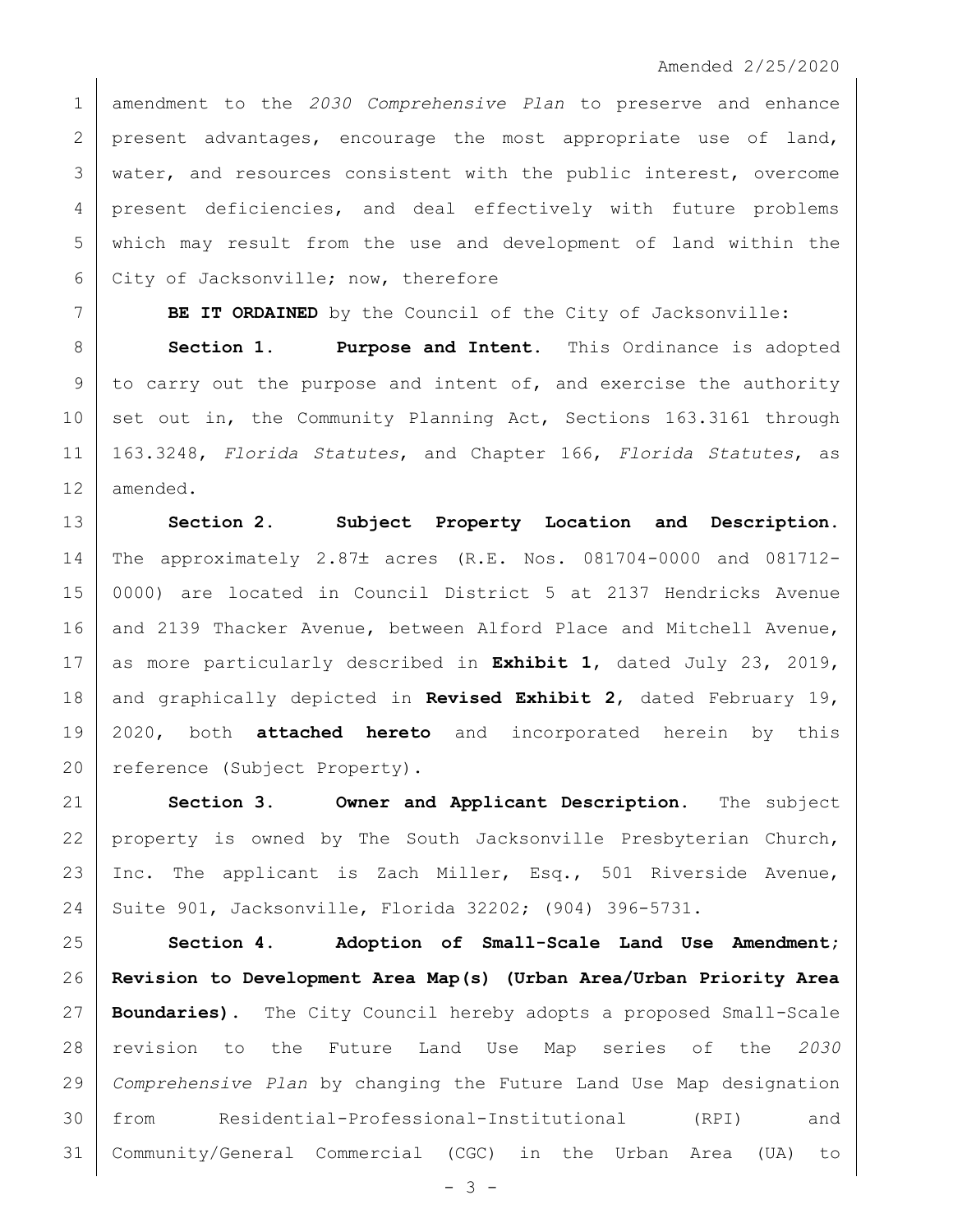Community/General Commercial (CGC) in the Urban Priority Area (UPA), pursuant to Application Number L-5395-19C. Upon the effective date of this plan amendment, Future Land Use Element Map L-21, Transportation Element Map T-4 and Capital Improvements Element Map CI-1 of the Comprehensive Plan shall be revised to incorporate the Subject Property into the Urban Priority Area boundaries.

 **Section 5. Adoption of Site Specific Policy/Text Amendment.** The City Council hereby adopts the following new site 10 specific policy/text amendment related directly to, and adopted simultaneously with, the Small-Scale Land Use Map Amendment 12 | approved herein for the Subject Property:

## **FUTURE LAND USE ELEMENT**

# **\* \* \***

# **4.4.16**

16 Pursuant to the authority granted by Sec. 163.3187(1)(b), *Florida Statutes*, Ordinance 2019-750-E adopting a small-scale land use map amendment is approved, subject to the following site 19 | specific conditions:

 To implement Policies 1.1.2, 3.1.21, and 3.4.3, of the 2030 Comprehensive Plan Future Land Use Element, the following 22 | limitations shall apply to this small-scale land use map amendment:

 (a) Multi-family residential uses shall be limited to 133 units.

 (b) Non-residential floor area shall be limited to 96,000 26 square feet (garage, all floors) and  $25,000$  +/- square feet 27 (existing church, all floors).

 (c) To ensure compatibility with adjacent uses and to protect neighborhood scale and character through transition zones, bulk, massing, and height restrictions, new building height shall be 31 | limited to the calculated weighted average, not to exceed 35 feet,

 $-4 -$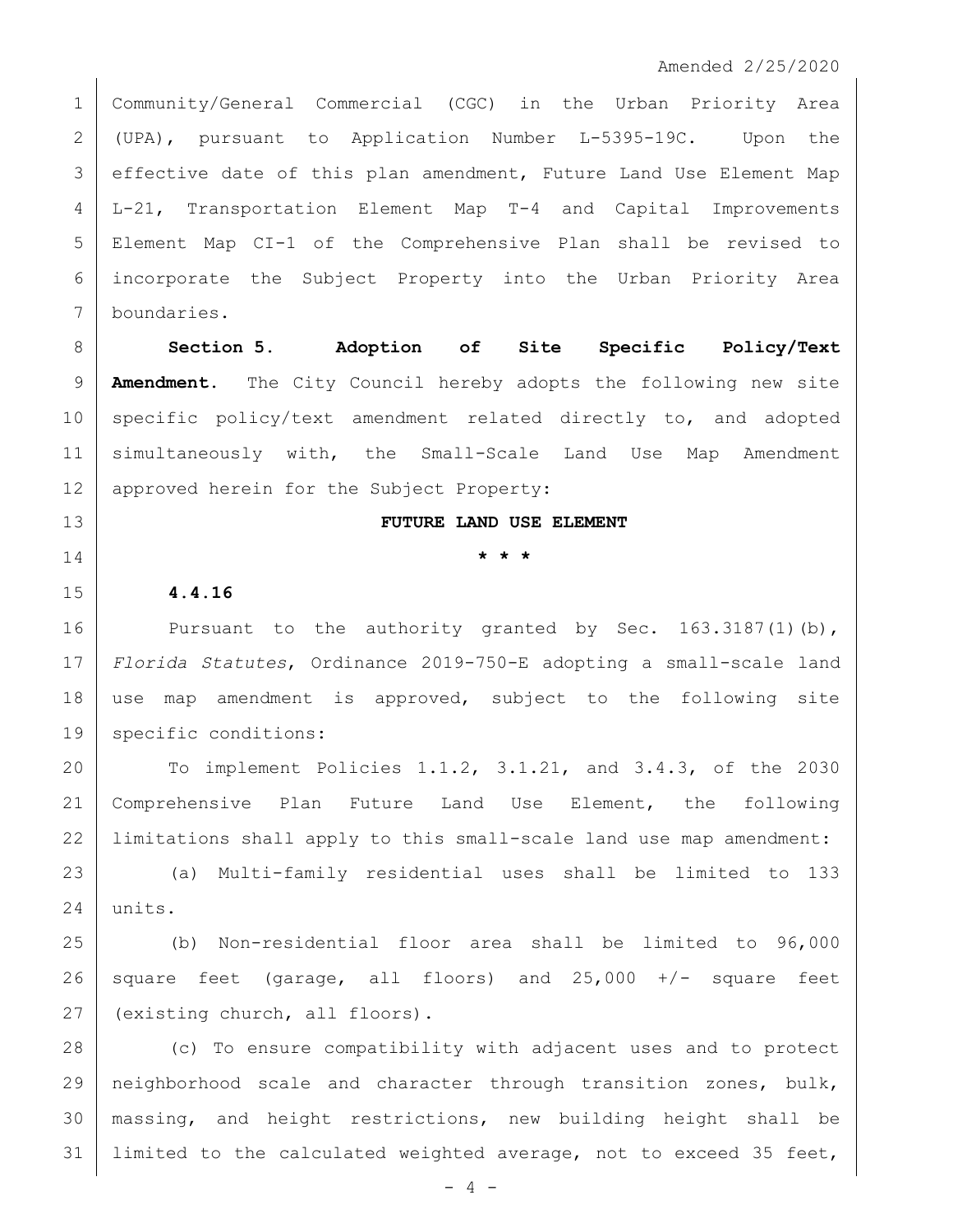1 across the length of the development from Alford Place to Mitchell 2 Avenue as follows: A sum of the height to the predominant roof line (ridge or parapet wall) of that portion of a building multiplied by the length of that portion of a building divided by the overall length of permissible building within the minimum setback.

 **Section 6. Applicability, Effect and Legal Status.** The applicability and effect of the *2030 Comprehensive Plan*, as herein 8 amended, shall be as provided in the Community Planning Act, Sections 163.3161 through 163.3248, *Florida Statutes*, and this Ordinance. All development undertaken by, and all actions taken in 11 | regard to development orders by governmental agencies in regard to land which is subject to the *2030 Comprehensive Plan*, as herein 13 amended, shall be consistent therewith as of the effective date of 14 this amendment to the plan.

## **Section 7. Effective date of this Plan Amendment.**

16 (a) If the amendment meets the criteria of Section 163.3187, *Florida Statutes*, as amended, and is not challenged, the effective date of this plan amendment shall be thirty-one (31) days after adoption.

 (b) If challenged within thirty (30) days after adoption, the plan amendment shall not become effective until the state land 22 planning agency or the Administration Commission, respectively, issues a final order determining the adopted Small-Scale Amendment 24 to be in compliance.

 **Section 8. Disclaimer.** The amendment granted herein shall **not** be construed as an exemption from any other applicable local, state, or federal laws, regulations, requirements, permits or approvals. All other applicable local, state or federal permits or approvals shall be obtained before commencement of the development or use and issuance of this amendment is based upon acknowledgement, representation and confirmation made by the

 $-5 -$